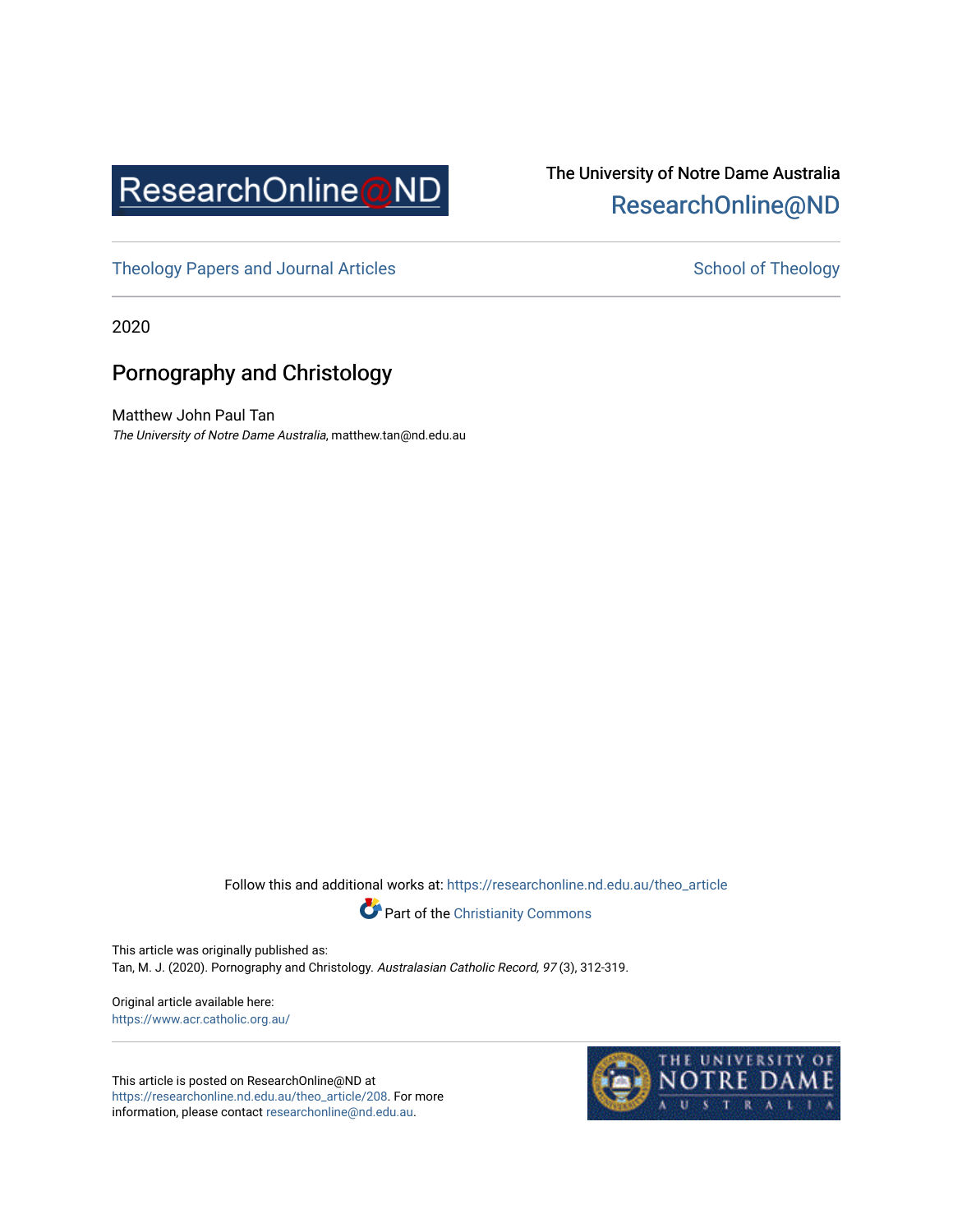Copyright © 2020 Australasian Catholic Record. All rights reserved. For personal use only. No other uses without permission.

This article first published in the *Australasian Catholic Record.* Online: <https://www.acr.catholic.org.au/>

Tan, M.J.P. (2020) Pornography and Christology. *Australasian Catholic Record*, *97*(3), 312- 319.

Permission granted by the *Australasian Catholic Record* for use on ResearchOnline@ND.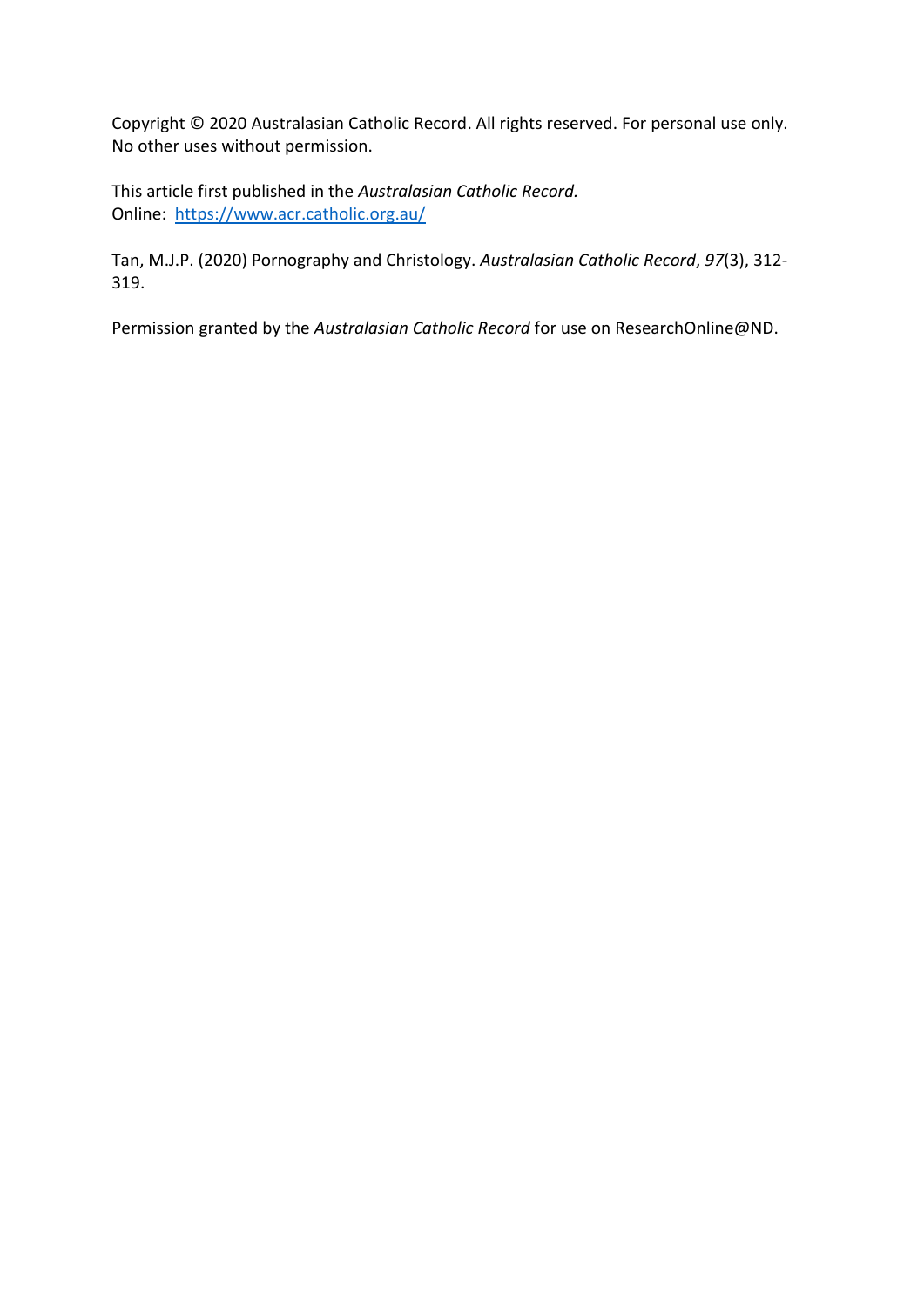# Pornography and Christology

*Matthew John Paul Tan\**

This article results from the experimental convergence of five elements. Three of these are seemingly unrelated names: the Anglican philosopher John Milbank, the German critical theorist Walter Benjamin, and the incarnate Word, Jesus Christ. The remaining two are themes that seem to have little relation to each other: the explosion of online pornography, which is making addicts of younger and younger users, and Christology or the study of the nature and work of the Second Person of the Trinity.

The preponderance of the literature on pornography is currently focused on the addictive qualities of pornography, in particular the addictive nature of virtual depictions of sexual activity. While such literature offers important insights into the dynamics at work in the consumers of pornography, I argue that pornography exercises a *cultural* power that requires a different framing. Analysis of its cultural power is significant because it precedes the analysis of addiction. It goes to the orientations and tendencies of a culture that seep into and orient individual behaviour well before the act of consuming pornography takes place. I argue that such an investigation requires not only the insights of the empirical sciences, but also those of philosophy and theology. With this in mind, I argue in this article that pornography's cultural power is best understood not only as a sociological phenomenon. There is also a metaphysics and theology at work within the structure of pornography itself.

At the metaphysical level, pornography's power lies not merely in its celebration of the virtual over the tactile. Drawing on Milbank, I argue that this celebration of the virtual is foregrounded by another metaphysical celebration of possibility over actuality, which is a reversal of the medieval priority of act over potency. This metaphysics of the possible is coupled with a theological imperative. Drawing on Walter Benjamin, I argue that there is a messianism and a soteriology at work in pornography's prioritising of the potential over the

Matthew John Paul Tan is Senior Lecturer in Theology at the University of Notre Dame Australia, and is a research formation officer in the Archdiocese of Sydney. He blogs at *AwkwardAsianTheologian.com.*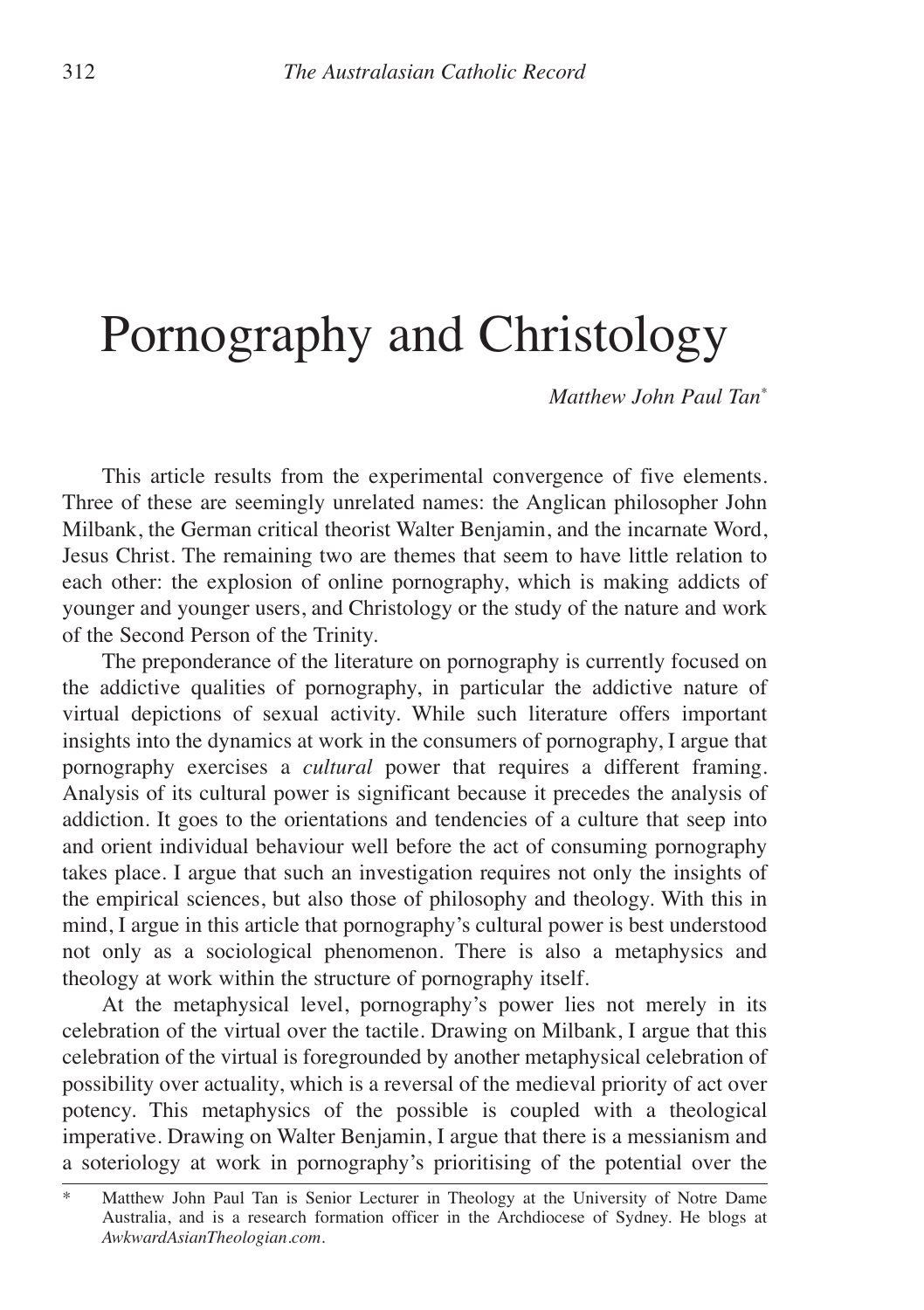actual. This kind of messianism via the possible ends up abandoning or destroying the actual. Because of this messianism, there is a Christological pattern embedded within the structure of pornography that is activated at the point of consumption. This metaphysical and theological dynamic at work in pornography can be called out and challenged only by the discipline of philosophy and theology. With this in mind, the article will finish with a brief investigation into how the vocabulary of a Christology of the incarnate Word works as a counterpoint to the messianism of pornography.

#### *Metaphysics*

Because pornography currently relies on online distribution, much ink has been spilled in works that focus on the harmful effects of online pornography. This is understandable, given that this virtual reformatting of the modes of *distribution* has changed the format of preferred pornographic *content*: the most consumed form of pornography currently is a motion picture rather than stills. Be that as it may, the focus on virtuality means that there is a tendency for the literature to tie the cultural power of pornography to the infrastructure of the internet. This in turn makes the explosion in pornography look like a sudden and recent eruption rather than the result of a long and gradual cultural process. What gets missed in this literature is that pornography in and of itself is virtual content regardless of the mode of its distribution. This article would shift the focus from the distribution of pornographic content to the virtuality of pornography itself. What comes into focus is an allure of virtuality, which emerges much earlier than the emergence of the internet, and indeed, much earlier than the emergence of pornography itself. In other words, the question to be asked should shift from 'What explains the cultural pull of online pornography?' to 'What explains the cultural pull of virtuality, which pornography plays off?' The answer to this question goes back not decades, but centuries, and lies in an unusual metaphysical—source.

In his *Beyond Secular Order*, John Milbank provides an intriguing genealogy of metaphysics that suggests that the story begins as early as the twelfth century. While not dealing directly with pornography, Milbank's genealogy is nevertheless useful because it lays out the metaphysical foundation for the infrastructure of pornography that will be built eight hundred years later: it tracks the metaphysical breadcrumbs that lead to the emergence of what might be called a metaphysics of simulation.

For Milbank, this metaphysics of simulation builds on a medieval linguistic puzzle: How can we speak of God and creature without confusion when both God and creature can be thought of within in the same plane of being, or 'univocally'?1 In Milbank's genealogy, the scholastics sought to prevent this confusion by defining creatures in terms of their *not* being divine. Creaturely

<sup>1.</sup> On the metaphysics of univocity, see John Milbank, *Theology and Social Theory: Beyond Secular Reason* (Oxford: Blackwell, 1990).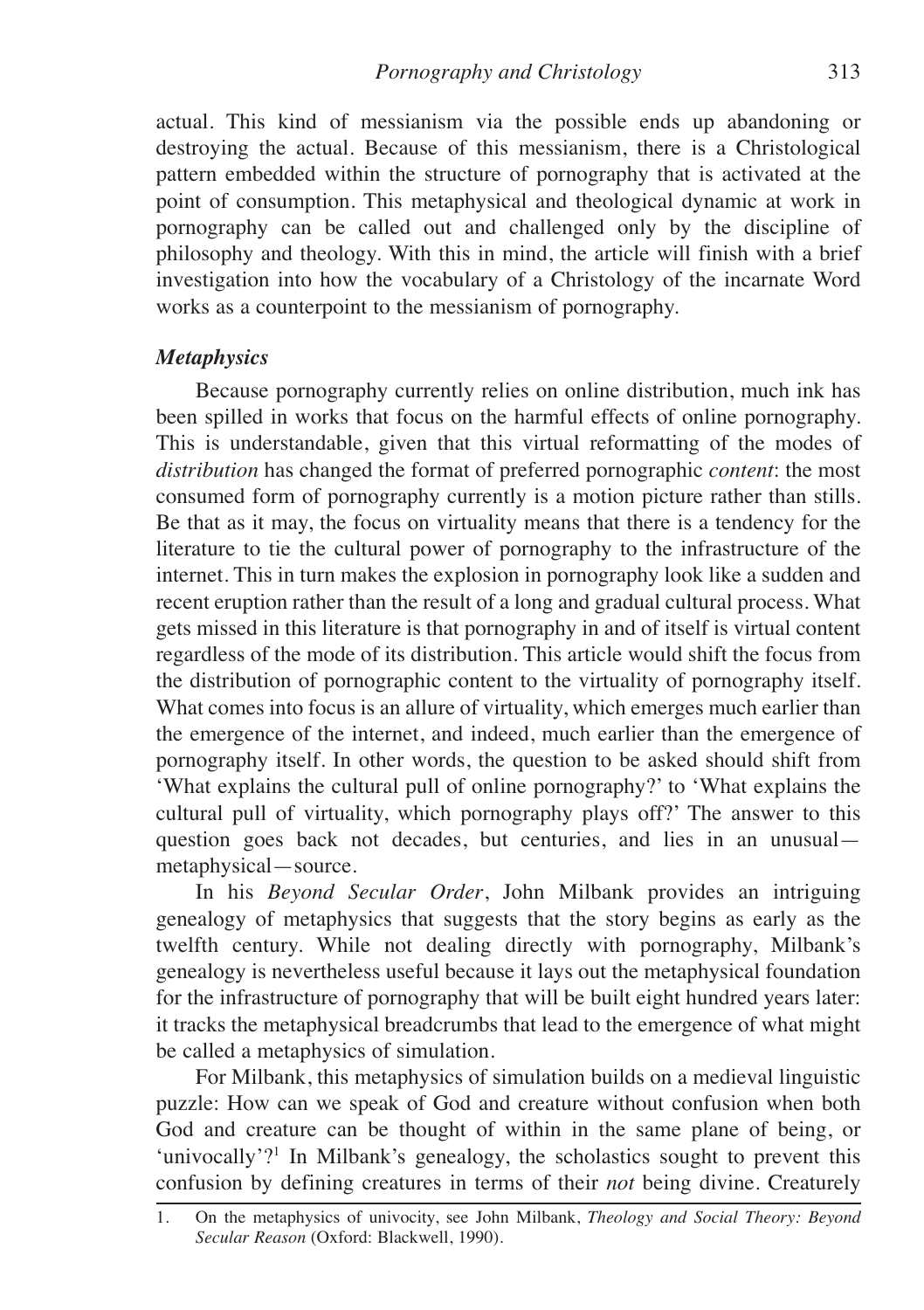existence—our existence—was the upshot of negating the divine. Without intending it, what is *not* became more fundamental in defining creaturely being than what *is.* In Milbank's words, there is a 'priority of the *not*' that underpins creaturely existence. 2

There is another metaphysical change Milbank identifies that is important for our consideration of pornography. It is not just that creatures are more fundamentally defined by what is *not,* but that in doing so, both 'being' and 'not being' are put on the same level of existence. *Not* existing is itself given existential weight. The effect of giving anything that does *not* exist the same metaphysical heft as what *does* exist is that this provides the first step in undermining the medieval metaphysical anchor for our existence, which is the priority of the actual over the possible, or in scholastic terms, the priority of act (actuality) over potency (possibility). In the medieval schema, possibility can only emerge from the soil of actual existence. In a possibilist schema, possibility is championed as an independent entity, detached from actuality and emerging of its own accord. Building on this, Catherine Pickstock notes this detachment eventually bears the fruit of possibility having a priority over actuality. In her words, in this detached schema 'all essences, even actualised ones, were themselves at some stage only potential or possible essences'. <sup>3</sup> In other words, the possible is now the criterion of the actual, since 'every realised essence becomes dislodged or qualified by the lurking possibility of alternative essences'. 4

This metaphysical detour is necessary for the present inquiry because we now have the basis for 'privileging epistemology over ontology and the rational over the actual'. Put another way, we now have the metaphysical infrastructure in which what *may be* (a product of human thought) now has priority over what *actually is* (that which is grounded in the solidity of the material). <sup>5</sup> When God and creature are spoken of in the same metaphysical voice, it is now possible to ground all possible things with nothing more than human thought. This epistemological turn has a theological fruit, for it is not that we have not so much brought God down to our level of thought, but rather elevated our thought to that of God's. While the Scriptures posit God as the anchor of our existence, a metaphysics that prioritises the possible makes our thought an equally—if not more—effective guarantor for the existence of anything that *may be*. <sup>6</sup> Thanks to our thought, *virtual* reality can now be given the same substance as actual reality. Indeed, virtual reality can be said to *transcend* actual reality. In a possibilist schema, the transcendent or the mysterious can exist in 'a realm of virtual

<sup>2.</sup> John Milbank, *Beyond Secular Order: The Representation of Being and the Representation of the People* (Chichester, UK: Wiley Blackwell, 2013), 52.

<sup>3.</sup> Catherine Pickstock, *After Writing: On the Liturgical Consummation of Philosophy* (Oxford: Blackwell, 1997), 126.

<sup>4.</sup> Ibid.

<sup>5.</sup> Ibid., 127.

<sup>6.</sup> Ibid., 126.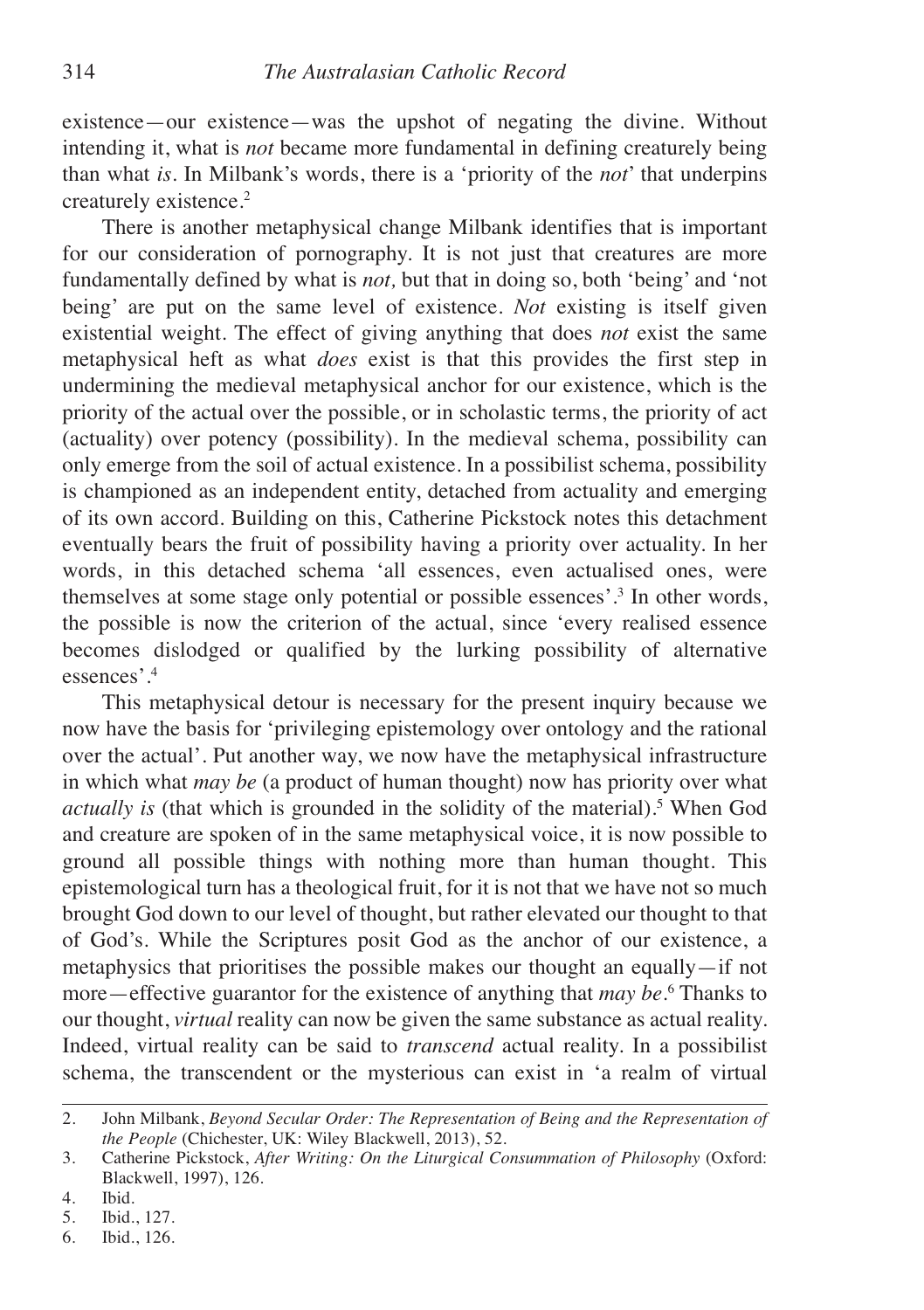possibility, or partial reality, which threatens perpetually to undermine the necessity of all realised possibilities'. 7

More than simply undermine what is, there is now a 'logical order preceding actuality' in which the products of thought—the possible—*override* the material givenness of actuality, <sup>8</sup> as what is possible ascends the hierarchy of being to take on god-like attributes. In other words, thanks to our thought, the virtual can increase the possibilities that actual reality would not allow us to do. As earlier mentioned, what is actual is always haunted by what is possible. Because the substance of what is possible is what *may* exist, the possible breaches the borders of what *does* exist in actuality. This is the point where the metaphysics of possibility, the virtual platform of pornography, and its addictive qualities converge. It is not merely that pornography's distributive platform is virtual, but that pornography's substance is itself virtual, insofar as the virtual here pertains to the possible. Put another way, the selling point of pornography is not in the actuality of the sex depicted behind the screen. Rather, pornography's pull arises from the infinite *possible* forms of sex that may be viewed in *front* of the screen.

In other words, the *fact* that there are people having sex in a video is secondary to the *possible combinations* of numbers, races, ages, species, scenarios, positions and instruments by which the sexual act can be undertaken, all undergirded by the imagination of the consumer of porn. This point becomes particularly pertinent when one considers that the purpose of *consuming* porn is not the erotic act depicted on the screen, but the often autoerotic act taking place in front of the screen, fuelled by the thoughts of erotic fantasy. In other words, pornography is less a case of 'Look at the people having sex' and more of 'Look at what kinds of sex are *possible* for you'.

#### *Messianism*

In the consumption of pornography, the user locates his or her happiness at a location that is both within the mind and beyond the borders of actuality, squarely within the territory of possibility. Moreover, Walter Benjamin notes in his *Theses on the Philosophy of History*, the moment we locate our happiness with something, we also attribute a moment of redemption to our lives, a messianic moment. 9

We then must ask: What is the messianic moment in pornography? For the consumer of porn, this moment lies in deliverance from the monotony of life through extraordinary fantasies. For those responsible on the production side of the ledger, the messianic moment lies in the income that is generated from that

<sup>7.</sup> Ibid., 127.

<sup>8.</sup> Ibid., 126.

<sup>9.</sup> 'Our image of happiness is indissolubly bound up with the image of redemption.' Cited in Elissa Marder, 'Walter Benjamin's Dream of Happiness', in *Walter Benjamin and the Arcades Project*, ed. Beatrice Hanssen (London: Continuum, 2006), 197.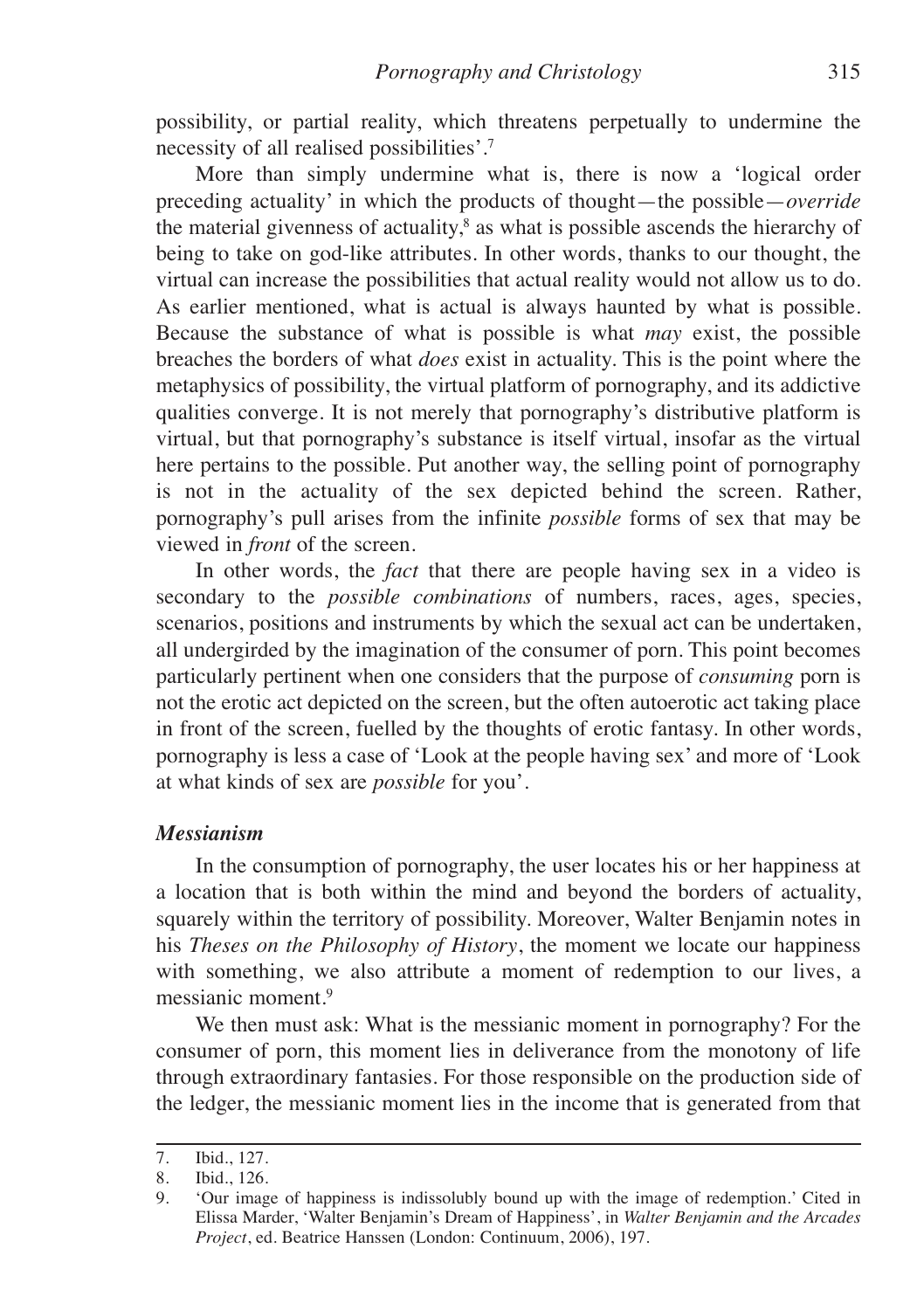consumption. At first glance, the two forms of the messianic moment might seem unrelated. However, the common tie between the two is the metaphysical prioritising of possibility over actuality. The messianic is tied with the deliverance from actuality to possibility. In the case of the user, the messianic is less the sexual release per se than the opening up of possibilities in which that sexual release can be obtained. In the case of the producers, the messianic is to be found in the acquisition of money. However, it must be noted that money is in and of itself useless. Its material value, and thus the messianic moment built into money, comes from its being a store of possibility—what Philip Goodchild calls 'potential to acquire value'. <sup>10</sup> We see a seamless garment wherein money and pornography are woven in the same metaphysical fabric. It is a messianism that locates the salvific within what is possible, rather than within what is actual.

Having looked at *where* the messianic is located, we should now turn our attention to *how* the messianic operates, and see how this form of messianism makes the possible relate to the actual. Recall that this messianism is grounded in prioritising the possible over the actual. What the prioritisation of the possible over the actual means in practice is that what is possible emerges only when it detaches itself from the actual. This is because, as indicated earlier, when we prioritise the possible over the actual, we assume that the inert finitude of the actual is a prison for the dynamic infinitude of the possible. <sup>11</sup> Attaining the possible thus requires breaking the bonds of the actual and never wanting to go back; and nowhere is this detachment from the actual seen more viscerally than in pornography.

In the case of the user of pornography, such a detachment comes in the autoerotic act. While at first glance this might seem about as grounded in materiality as it gets, in actual fact there is a profound detachment from the material taking place. In the first instance, there is what Nishant Shah calls a 'reverse-translation' or the 'alienation of the avatar from the body'. <sup>12</sup> Put another way, pornography abstracts the user and breaks him or her up into two components. There is an embodied component in the autoerotic act taking place *in front of* the screen, and there is the virtual component of the fantasy depicted *on* the screen. Furthermore, pornography creates a rift between these two components, which are effectively two bodies: a fantasised body in the erotic scenario depicted in the video and the actual body consuming the pornography.<sup>13</sup> Alienation also takes place in the case of the actor and producer: the insertion of money as the potential of value alienates the actuality of both the actor and the producer from the actuality of a sexual act as it becomes a fantasised depiction for consumption by anonymous account holders.

<sup>10.</sup> Philip Goodchild, *Theology of Money* (Durham, NC: Duke University Press, 2009), 102.

<sup>11.</sup> Pickstock, *After Writing*, 128.

<sup>12.</sup> Nishant Shah, 'Material Cyborgs; Asserted Boundaries: Formulating the Cyborg as a Translator', *European Journal of English Studies* 12, no. 2 (2008): 211–25.

<sup>13.</sup> Graham Ward, *Christ and Culture* (Oxford: Blackwell, 2005), 72.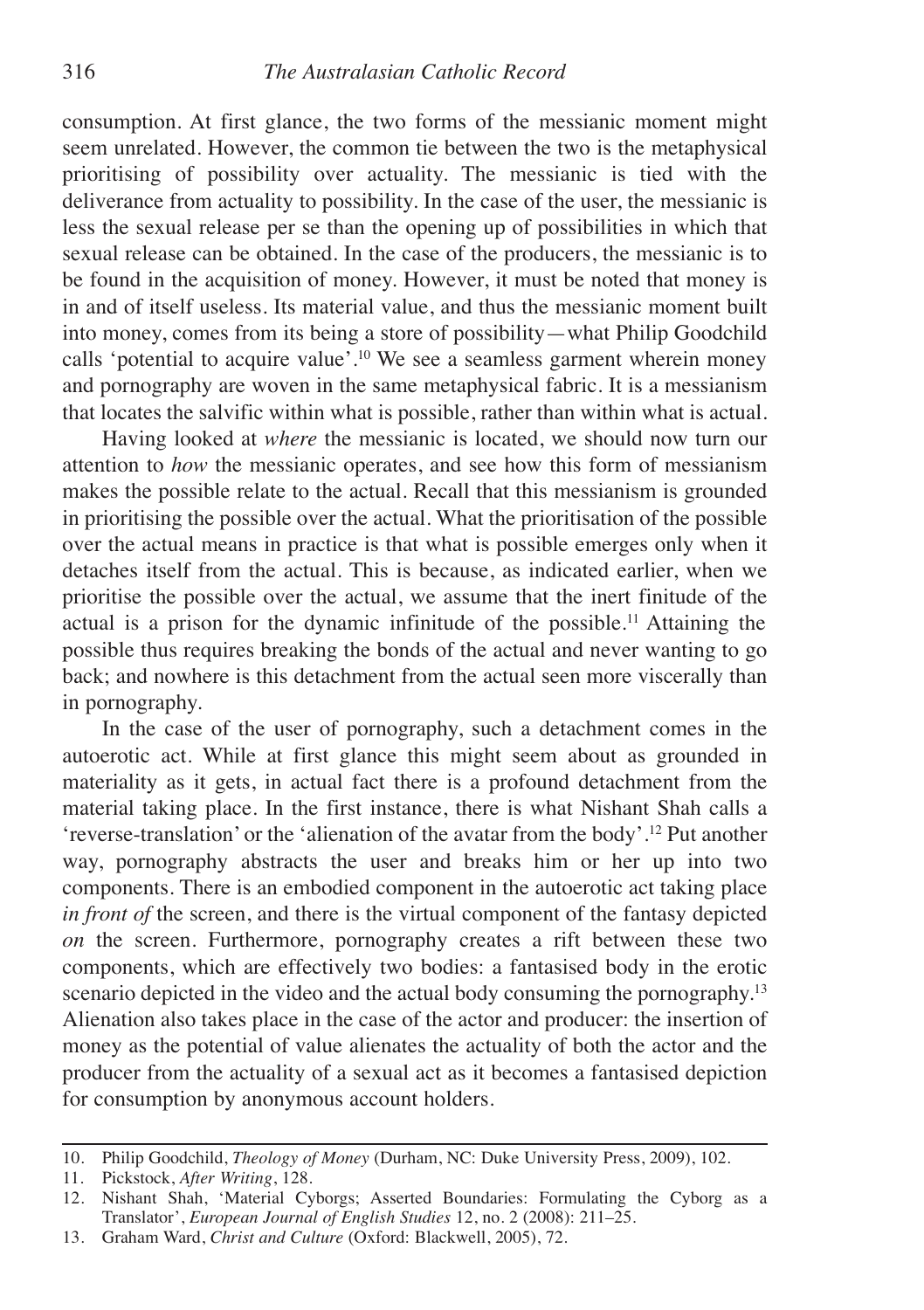To reiterate, the possible surpassing of limit imposed by the actual is seen as a moment of messianic promise. The trouble is that such promise is never fulfilled. This is because the moment of redemption does not really arrive. In the case of the consumer of pornography, instead of realising the promise of a deeper immersion into the sexual fantasy, Ward argues that the moment of sexual release is actually a 'withdrawal from the fantasised scene that supports the pleasuring' of the actual body. <sup>14</sup> The user, in order to experience the physical pleasure of the autoerotic act, is pulled from the fantasised body back to the prison of the actual body. In the case of the actor and producer, the 'potential for acquiring value' will soon dissipate as money gets spent. Once the pool is empty, it will make it necessary for the producers to return to the actuality of the sexual production line.

#### *Christology*

The question to be asked at this point is how this messianic puzzle contrasts with the Christian account. The point of contrast here lies in their respective metaphysics and in their respective loci of the messianic. I have earlier stated that in pornography, the messianic moment lies in the possible. In Christology, however, the locus of the messianic lies in the actual. In other words, Christology reverses the metaphysics of the messianism of pornography by inverting pornography's metaphysics of possibility. This reversal of the possibilism in pornography becomes clearer if one considers the patristic conception of the Second Person of the Trinity as the Divine Word or Divine Logos. For the fathers, the Logos was not merely a single idea. The Logos had an infinity of ideas, including what is possible, within itself. 15

Within the Logos lies an infinite sea of possibility. Yet at the same time, as we profess in the creeds, the infinite Logos became incarnate in the finite actuality of human flesh. What this means is that when the Word became flesh, the infinite possibility of the Logos worked its way *through* the finitude of human flesh. Actuality becomes the site for the unfolding of the possible. This incarnational logic recalibrates the relationship between the actual and the possible. Recall that in the metaphysics of possibilism, the possible unfolds only when it is *detached* from the actual. In an incarnational key, the possible can unfold only insofar as it occurs *within* the actual.

Ward best articulates what this incarnational logic could look like in his *Cultural Transformation and Religious Practice.* <sup>16</sup> For Ward, the shape of the present is what marks and informs the emergence of future possibility. Yet at the same time, those contours of actuality do not capture or freeze those conceptions

<sup>14.</sup> Ibid.

<sup>15.</sup> Ilia Delio, *Simply Bonaventure: An Introduction to His Life, Thought, and Writings* (New York: New City Press, 2001), 60.

<sup>16.</sup> Graham Ward, *Cultural Transformation and Religious Practice* (Cambridge: Cambridge University Press, 2005).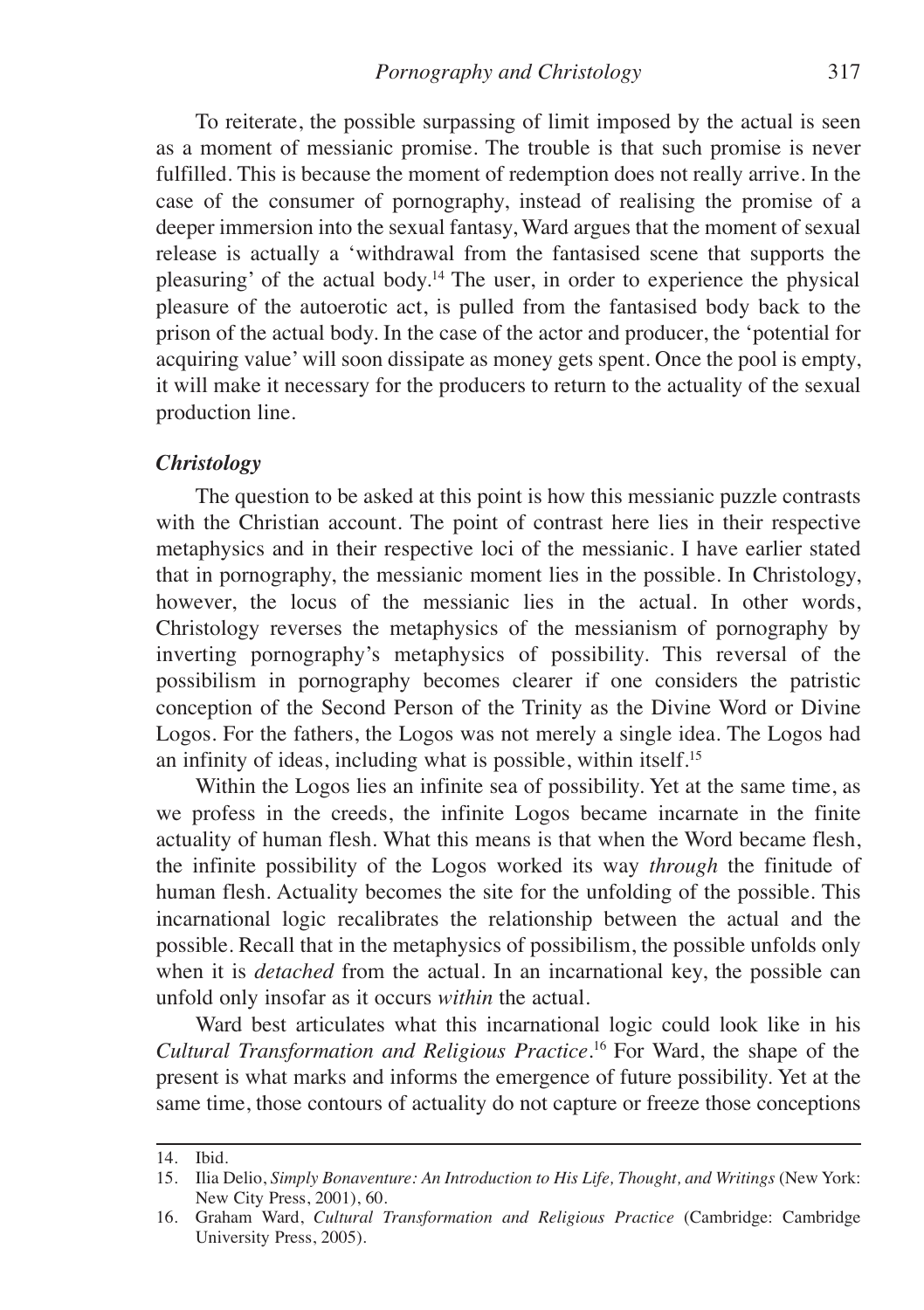of potentiality. No single expression of the actual can totally express the potential. Put another way, every instance of the actual already bears within it the potential for transformation. In Ward's words, every articulation of the actual 'will transform one epoch into another, invest certain objects with value … only to have this evaluation revised'.<sup>17</sup> This is important for Christology, because Christology so conceived shifts the locus of the messianic moment. Paradoxically, the possible remains the locus of the messianic, but the logic of the incarnate Word means that the messianic can be located only *within* the actual.

Biblically, this crossroads between the messianic and the actual is signposted with words like 'now', 'the day', and 'the moment'. This is why, for instance, the prophet Joel can couple his promise of salvation with the injunction 'even *now*, come back to me' (Joel 2:12); and this is why Paul can say with confidence that 'in the moment of favour I heard you, in the day of salvation I helped you; well now is the time of favour, now is the day of salvation' (2 Cor 6:2). The here-ness and now-ness of the messianic promise means the present moment is invested with value.

Metaphysically, the same cannot be said in the case of pornography. If pornography locates the messianic moment in a potential outside the actual, the actual becomes something to be overcome or cast aside. This is why the porn industry treats actual bodies as commodities, as actual sites for the extraction of potential monetary value. In the course of the extraction of this potential value, the integrity of bodies in their actuality is undermined as multiple genitals, instruments and partners stretch the limits of, and eventually overcome, the body's integrity. When this happens, bodies become disposable, and porn studios will cycle through one actor after another when an actor is rendered incapable of further performance. <sup>18</sup> As an aside, this anti-corporeal form of messianism might also explain the growing willingness to subject one's body to the scalpels of the growing army of plastic surgeons, slicing off flesh to align one's actual beauty to the potential airbrushed beauty of the porn star. <sup>19</sup> In the tsunami of the potential flesh of pornography, actual flesh is swept aside.

#### *Conclusion*

I have argued that pornography's cultural power does not lie in its virtuality. Rather, it is because that virtuality is smuggling in a parody of Christology. The messianism in pornography is a parody of the Christology of the incarnate Word because pornography makes messianic promises, but also demands the destruction of the here and now as a precondition for attaining those promises. By contrast, the Christology of the incarnate Word commits to the here and now as the precondition for the potential that we crave. I hope that I have shown that

<sup>17.</sup> Ibid., 146.

<sup>18.</sup> Gail Dines, *Pornland: How Porn Has Hijacked Our Sexuality* (Boston: Beacon, 2010), xxvii– xxviii.

<sup>19.</sup> Ibid., 82–3.